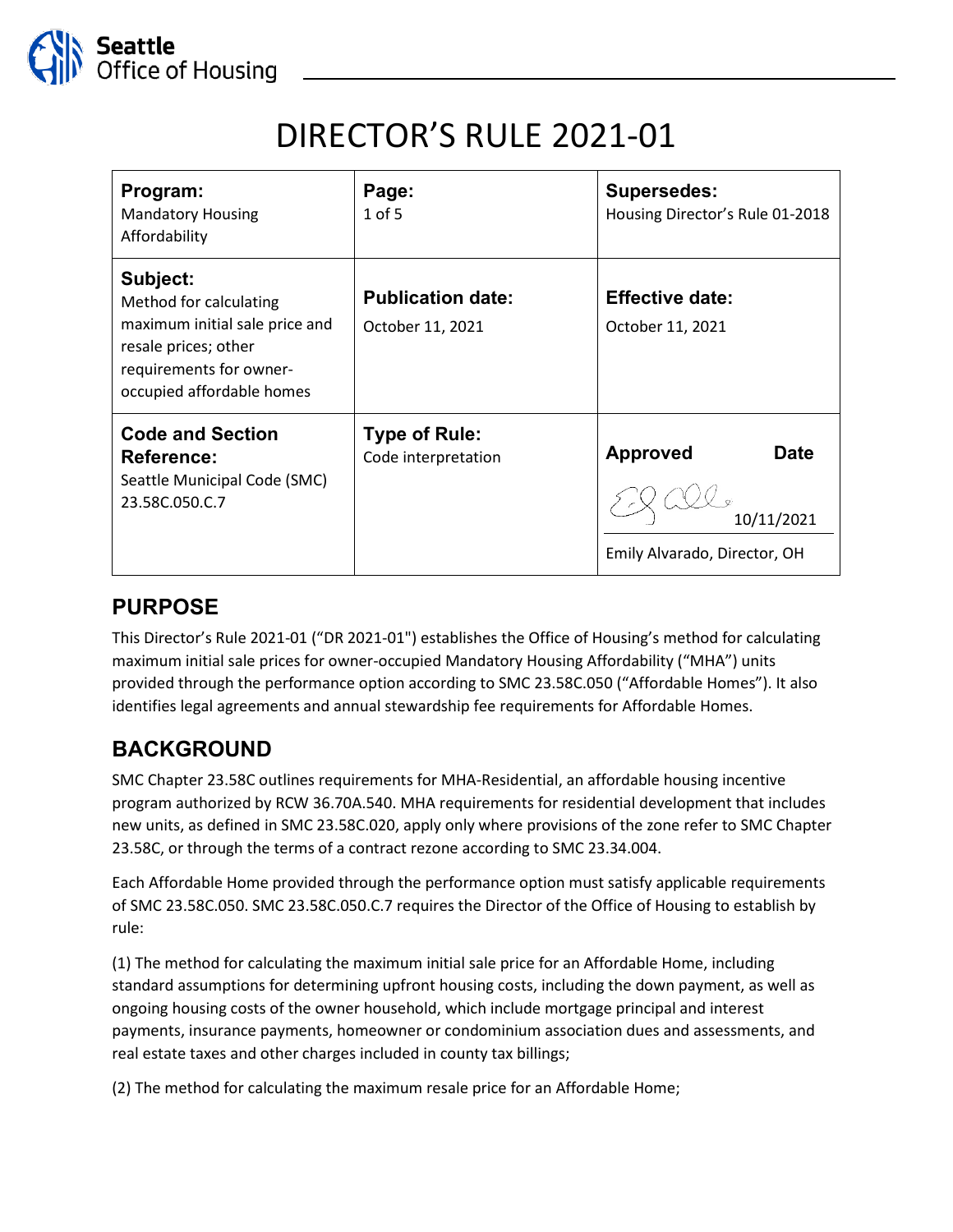(3) Specific requirements for documents ensuring ongoing affordability of Affordable Homes; and

(4) An annual stewardship fee, payable by the owner household of each Affordable Home, for the purposes of monitoring compliance with the requirements according to SMC [23.58C.050.](https://library.municode.com/wa/seattle/codes/municipal_code?nodeId=TIT23LAUSCO_SUBTITLE_IIILAUSRE_CH23.58CMAHOAFREDE_23.58C.050AFHOEROP)

# **RULE**

### **Method for OH Calculation of Maximum Initial Sale Prices**

#### *The Office of Housing periodically calculates and publishes a maximum initial sales price for each type and size of Affordable Home.*

The Office of Housing's calculation of maximum initial sale prices reflects the following assumptions per SMC 23.58C.050:

- The maximum total annual income of an eligible household at the time of purchase is 80% of area median income ("AMI");
- Owner household's housing costs for the Affordable Home as a percentage of total annual income is presumed to be 35% of 65% of AMI;<sup>[1](#page-1-0)</sup>and
- Presumed average household sizes for Affordable Homes:
	- o 0 bedroom: 1 person
	- o 1 bedroom: 1.5 people
	- o 2 bedrooms: 3 people
	- o 3 bedrooms: 4.5 people
	- o 4 bedrooms: 5 people.

OH follows the steps outlined below when calculating the maximum initial sale price for each type and size of Affordable Home:

#### **Step 1: Calculate the maximum monthly payment**

• The maximum monthly payment is the maximum total annual income (65% of AMI, adjusted by the presumed average household size) multiplied by 35% and divided by 12.

#### **Step 2: Calculate the preliminary monthly principal and interest payment, mortgage amount and down payment amount**

- The preliminary monthly principal and interest payment equals the maximum monthly payment minus monthly amounts for the stewardship fee according to this DR 2021-01 and estimated condominium or homeowner association dues, if applicable.
- The preliminary mortgage amount shall be determined using the preliminary monthly principal and interest payment, and assuming the following:
	- o Prime interest mortgage rate according to the Wall Street Journal plus 1.25; and

<span id="page-1-0"></span> $1$  In order to allow for equity growth for individual owner households while maintaining affordability for future owners, the percentage of total annual income for purposes of calculating the maximum affordable initial sale price is 65% of AMI (SMC 23.58C.050.7.a).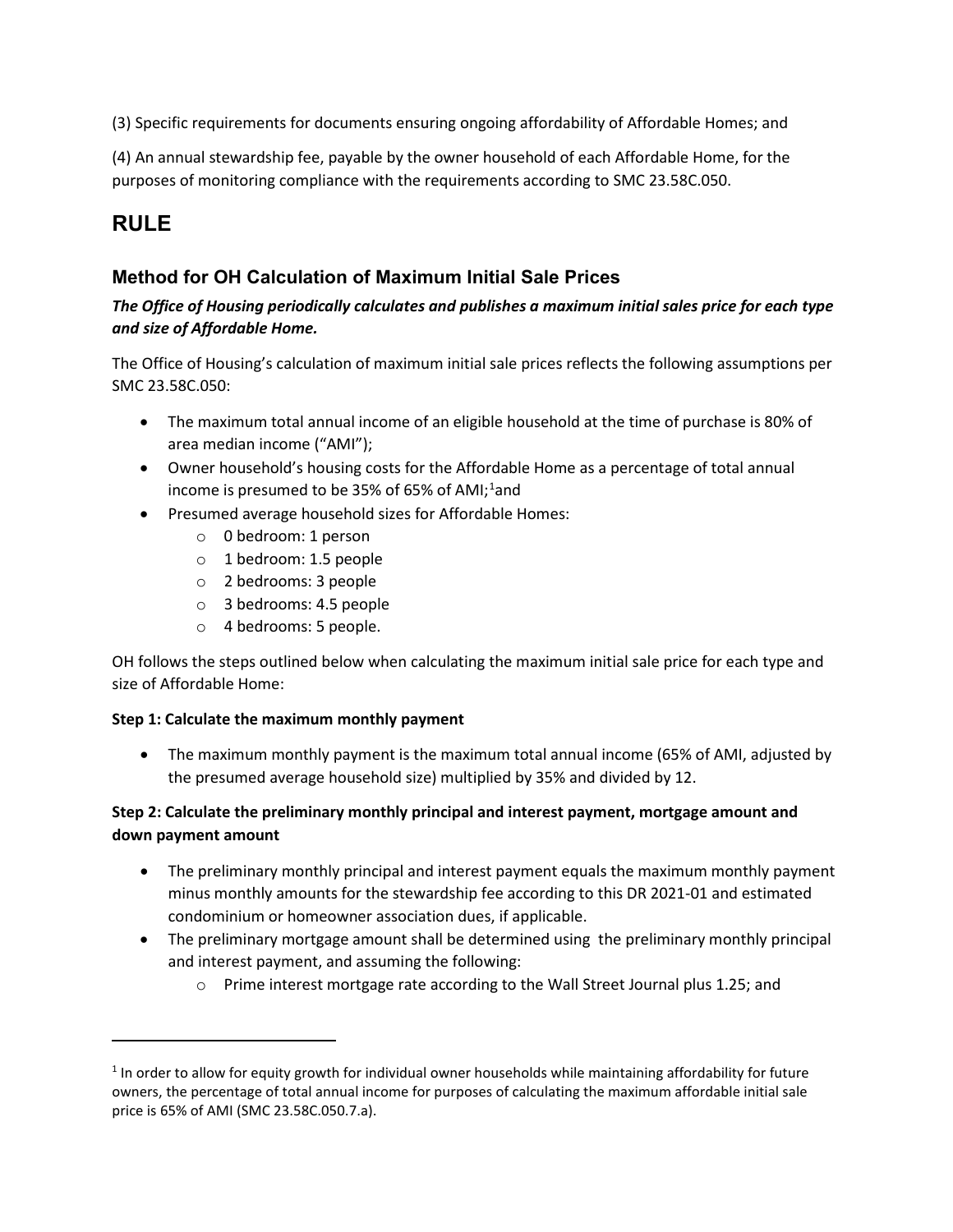- $\circ$  Mortgage term of 360 months (only conventional 30-year fixed rate mortgage products, loans with similar terms, or products of comparable cost in cases where an eligible household's religious beliefs prohibit the use of interest-bearing loans are permissible, all as approved by OH).
- The preliminary down payment amount equals ten percent of the preliminary mortgage amount.

#### **Step 3: Calculate the preliminary sale price**

• The preliminary sale price equals the preliminary mortgage amount plus the preliminary down payment amount.

#### **Step 4: Calculate estimated taxes/fees and insurance costs based on the preliminary sale price**

• Estimated amounts for King County taxes and fees, homeowners insurance, and private mortgage insurance are calculated by multiplying the respective percentage for each cost, if applicable, by the preliminary sale price.

#### **Step 5: Calculate the maximum monthly principal and interest payment and mortgage amount**

- The maximum monthly principal and interest payment equals the maximum monthly payment minus monthly amounts for the following:
	- o King County taxes and fees as estimated above;
	- o Homeowner's insurance as estimated above;
	- o Private mortgage insurance as estimated above, if applicable;
	- o Stewardship fee; and
	- o Condominium or homeowner association dues, if applicable.
- The maximum mortgage amount shall be determined using the maximum monthly principal and interest payment, and assuming the following:
	- o Prime interest mortgage rate according to the Wall Street Journal plus 1.25; and
	- o Mortgage term of 360 months (only conventional 30-year fixed rate mortgage products, loans with similar terms, or products of comparable cost in cases where an eligible household's religious beliefs prohibit the use of interest-bearing loans are permissible, all as approved by OH).

#### **Step 6: Calculate the Maximum Initial Sale Price**

• The Maximum Initial Sale Price equals the maximum mortgage amount plus a down payment amount equivalent to ten percent of the maximum mortgage amount. Round Maximum Initial Sale Price up to the nearest \$1,000.

## **Required Legal Documents to Ensure Long-Term Affordability**

#### **MHA Performance Agreement between City and Property Owner/Developer for the Project**

As a condition to issuance of the building permit that, which if phased, includes the structural frame for the structure, an MHA Performance Agreement between the City and the property owner/developer, in accordance with SMC Chapter 23.58B or SMC Chapter 25.58C, as applicable, must be executed and recorded against all parcels as legally defined for purposes of the building permit. The MHA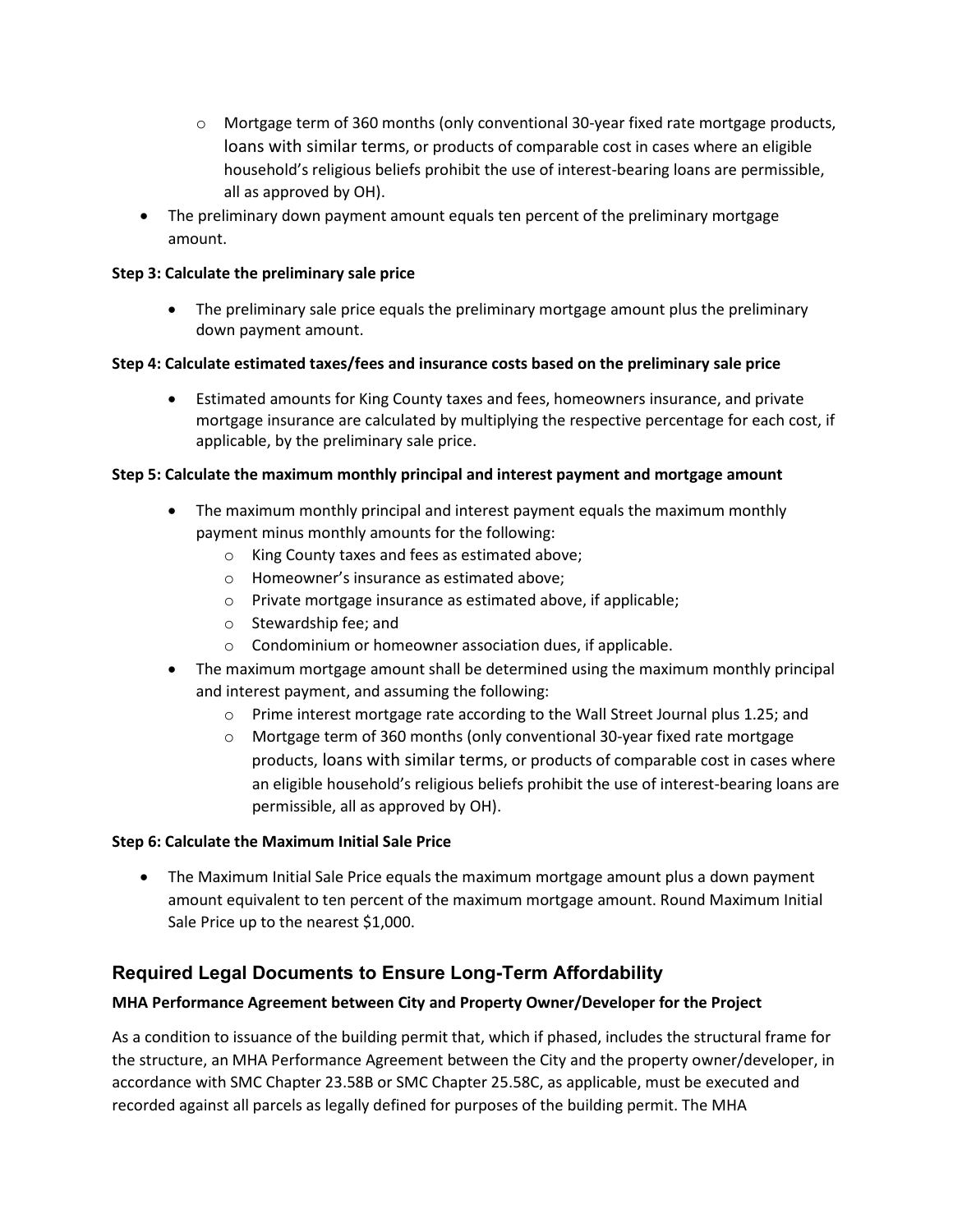Performance Agreement obligates the property owner/developer to complete the sale of every Affordable Home, as designated according to an SDCI-approved plan set, at an affordable sales price in accordance with MHA requirements.

#### **MHA Resale Agreement between City and Homebuyer or OH-Approved Third-Party Entity for each Affordable Home**

For initial sale of each Affordable Home, a substitute and binding MHA Resale Agreement including restrictive covenants encumbering the Affordable Home, which may be a ground lease, must be executed and recorded, all as approved by the Office of Housing. Once the initial sale of every Affordable Home is closed, the City will release the original MHA Performance Agreement and encumbrances on the development property therein.

MHA Resale Agreements for Affordable Units shall be on OH-approved forms and are subject to OH approval and, at minimum, must include:

- 75-year term;
- Owner household occupancy requirement unless the Director of Housing approves a limited short-term exception;
- Restrictions on refinancing, debt limits, sale or transfer of the Affordable Home;
- The Maximum Resale Price, which allows modest growth in homeowner equity while maintaining long-term affordability of future buyers and must be the lesser of either:
	- o The appraised value of the Affordable Home disregarding encumbrances and any leasehold interests imposed by MHA Resale Agreement; or
	- $\circ$  The initial sale price paid by the Eligible Household plus the appreciation amount, which will be between 1% and 3% of the initial sale price compounded annually, plus an amount for eligible capital improvements, minus an amount for deferred maintenance.
- Stewardship responsibilities;
- Owner household notice to the third-party stewardship organization, as approved by the Office of Housing, prior to resale of the Affordable Home;
- Limits on credit for capital improvements
- Requirements for basic maintenance, inspections, and compliance procedures;
- Minimum insurance requirements;
- Compliance documentation requirements; and
- An annual stewardship fee, as calculated according to this DR 2021-01, payable by the owner household.

## **Stewardship Fee**

As a condition of purchase of an Affordable Home (initial or resale), the owner household must agree to pay the Office of Housing, or the third-party stewardship organization approved by the Office of Housing, an annual stewardship fee. The annual stewardship fee is payable in 12 equal monthly payments (rounded to the nearest dollar). The fee covers the cost of calculating the maximum resale prices, marketing to eligible households, screening and selecting eligible households to purchase Affordable Homes available for resale, and other compliance monitoring costs.